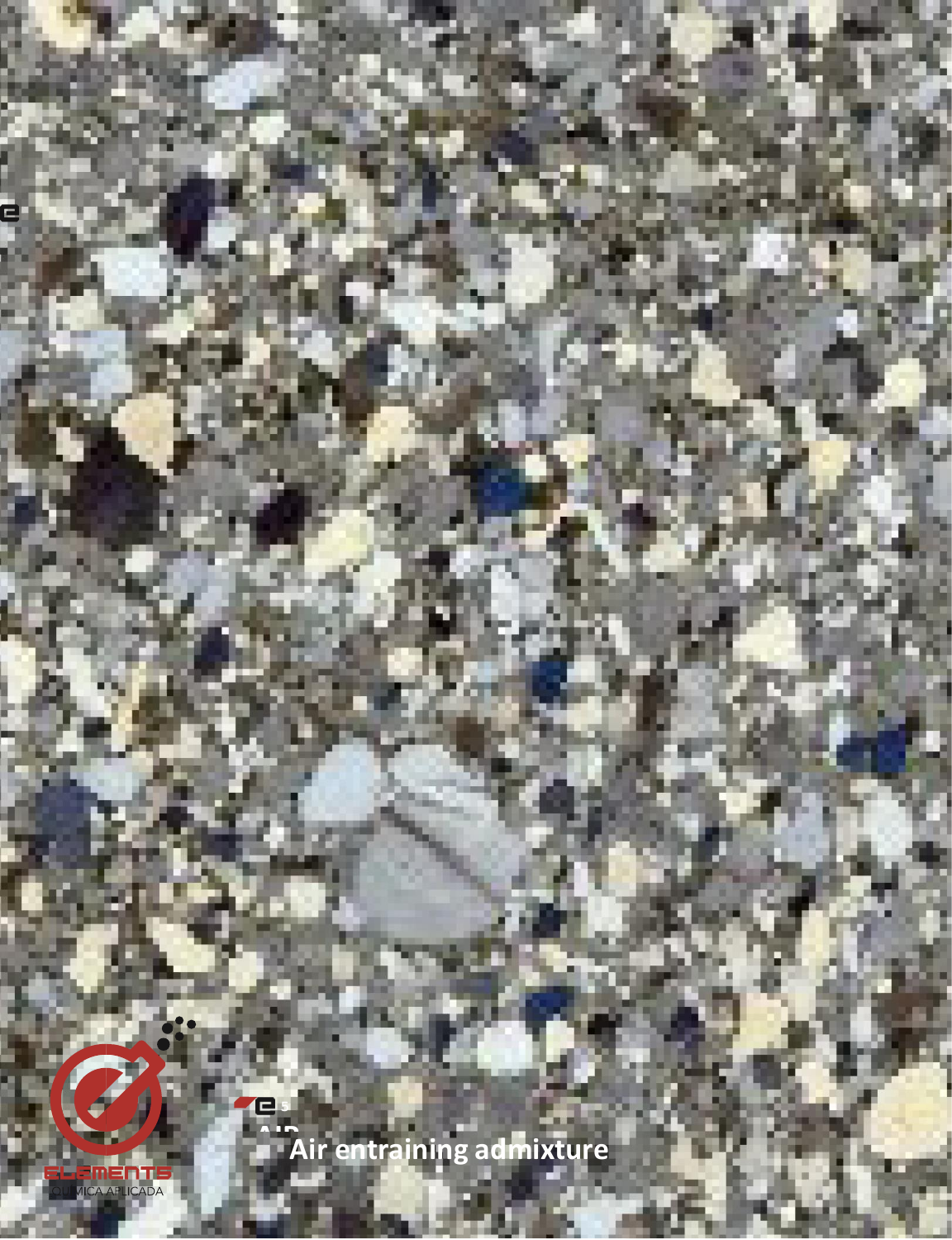#### **Description**

**e <sup>5</sup> AIR** is an air entraining admixture for concrete and mortar. Its formulation is based on tensoactive agents that help to give workability to the mix. This admixture does not contain added chlorides in its formulation.

#### **Benefits**

- Decreases the unit mass of concretes and mortars, for applications that require an improvement in thermal and acoustic properties of the elements.
- Reduces the volume of water required to achieve the desired consistency as a result of the entrained air.
- Ready to be used admixture or it can be diluted 1:10 depending on the desired air content.
- Compatible with all other chemical admixture.

# **5 AIR**

## **Technical information**

Specific gravity 1.01

Physical appearance: light green liquid

### **Presentation**

19 L pails, 200 L drums and bulk

Useful life 24 months in its original container

# **Main applications**

**Concretes with coarse fine aggregates** 



Light weight mortars



Preparation of compounds for tunnel support below and behind structures, as well as for tunnel coatings

2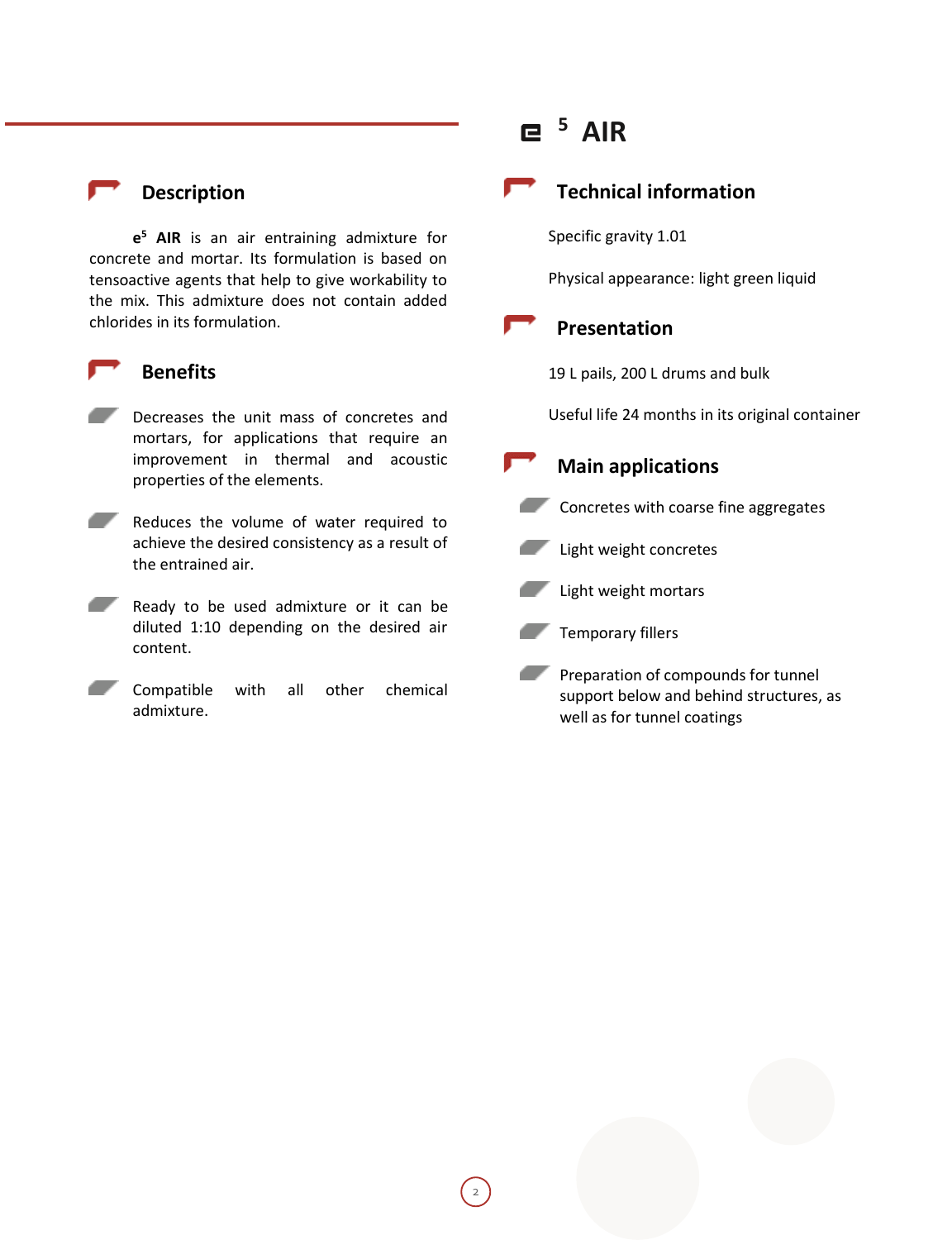#### **Directions for use**

Lab tests with the job materials are recommended to improve results. This allows making all the necessary adjustments on the mix, such as: appearance, workability, consistency and the admixture dosage. Then, it is important to repeat these tests under real job conditions (humidity, temperature, etc.), to allow making final adjustments.

**For fluid fills:** Add the admixture in the load zone, then load 80 % of the mix water and the fine aggregate with the mixer in motion. This will increase the admixture´s efficiency. Following, add the cement and the rest of the mix design water and finish the mixing process.

The dosage can vary from 0.1 to 5 mL per  $m<sup>3</sup>$  of the 1:10 dilution and the dose will depend on the dry mix design to be used.

#### **Cautions**

An overdose can lead to low mechanical strengths.

When mixing with lignosulfonate based admixtures, it is necessary to control the dose to prevent setting time delays.

 $\blacksquare$  Check the dosage, in combination with retarding admixtures, to control the dose and avoid setting time delays.

**Any important change in materials (different** aggregates, cement, etc.), requires that the necessary adjustments be made in the dosage used.

Do not allow the product to freeze.

**Always keep the product in its original container.**